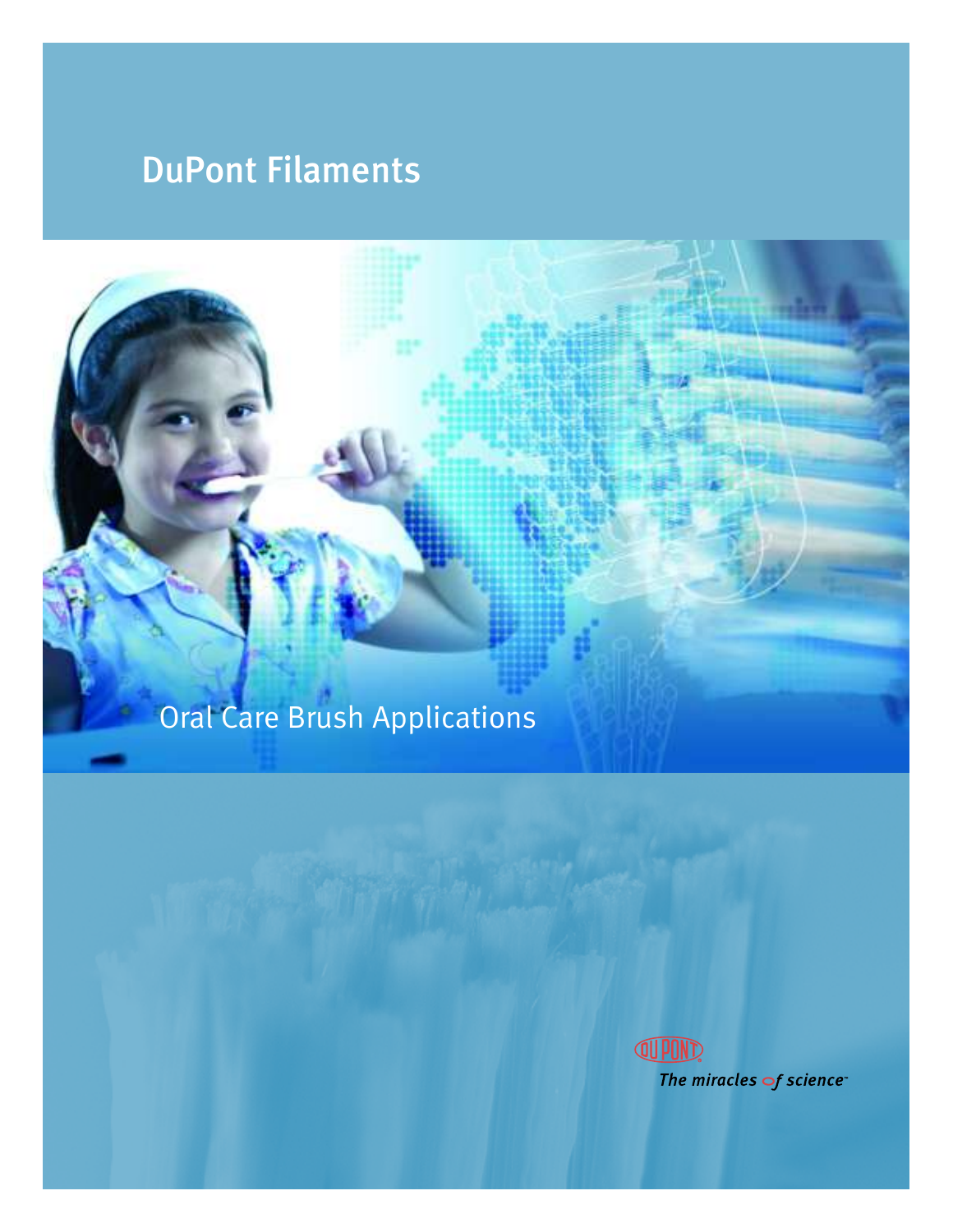





#### Manufacturing

With over 60 years of partners exceed their

# Premium Quality. Expert Support.

DuPont Filaments has been providing premium quality filaments to the oral care industry for over 60 years. Current filaments come in various sizes, shapes and colors for the broad range of electric and manual toothbrushes, interdental brushes, floss threaders and tongue brushes. The Tynex® brand of filaments offers you, the brushmaker/marketer, a reliable source of a premium product.

DuPont representatives covering over 65 countries provide technical and marketing experience to support your brushmaking and business efforts.

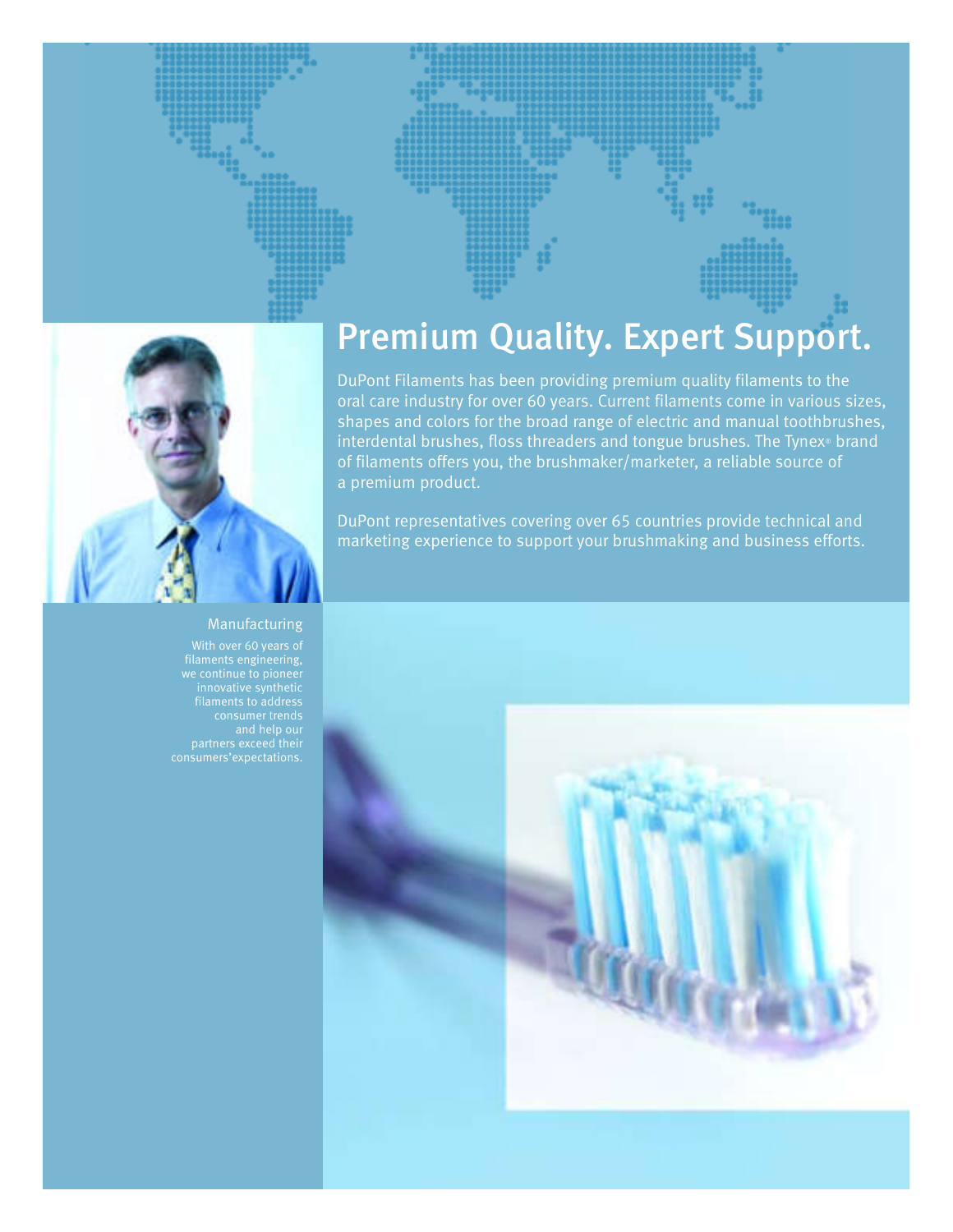

# Superior Performance

Long lasting, premium quality Tynex® filaments from DuPont offer a variety of synthetic filament options for all your oral care brush applications. In clinical studies, Tynex® filaments continue to show improved wear capabilities and greater bend recovery compared to other materials. Our precise control over the production process ensures that DuPont™ Tynex® filaments feature optimal end-rounding for greater comfort.

DuPont™ Tynex® filaments feature optimal properties for end-rounding for greater comfort.

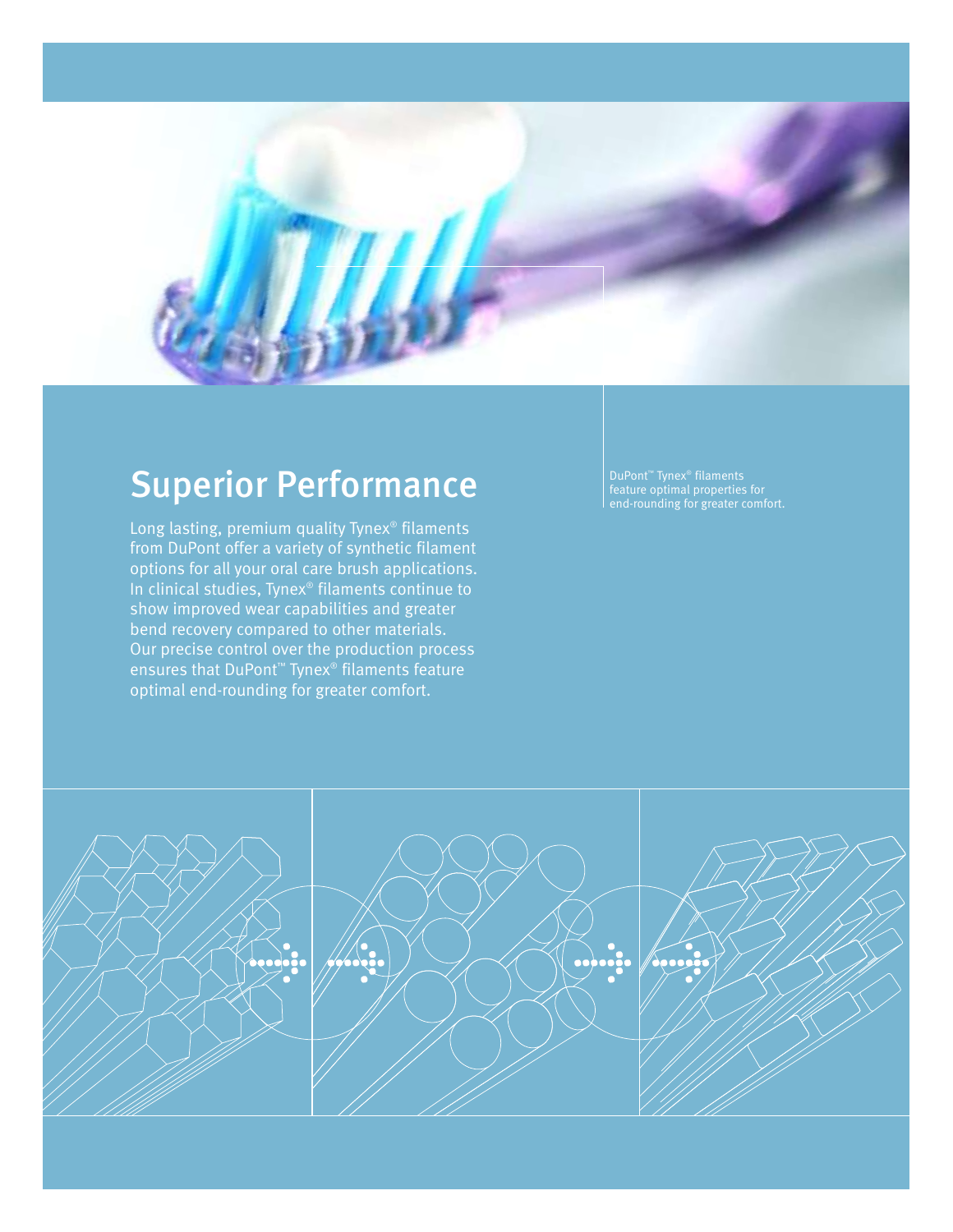## Maximum Design Flexibility

DuPont filaments enhance your ability to design versatile and innovative products with specially engineered shapes and textures to meet your specific development requirements. With almost limitless choices of textured shafts, variable lengths and unique colors, you can enjoy maximum versatility in your product designs.



Round for long-lasting performance



Rectangular Rectangular profile unbeatable cleaning



#### **Diamond**

allows for more light refraction, producing brighter colors



Hexagonal A greater surface area and better interdental

### Useful Shapes — Unique Textures



#### Feathered

spaces and welds along the length of the soft, cushioning tips while retaining normal premium comfort and greater interdental effective cleaning.



#### Embossed

allow for better cleaning. Plus its "glistening" appearance creates a striking display for



#### **Wavy**

through the length of good toothpaste pick up color, giving brushes a distinctly different appearance.

### Brilliant Colors

The DuPont Filaments Brilliance Collection takes advantage of a unique diamond profile that increases the light refraction for brighter colors

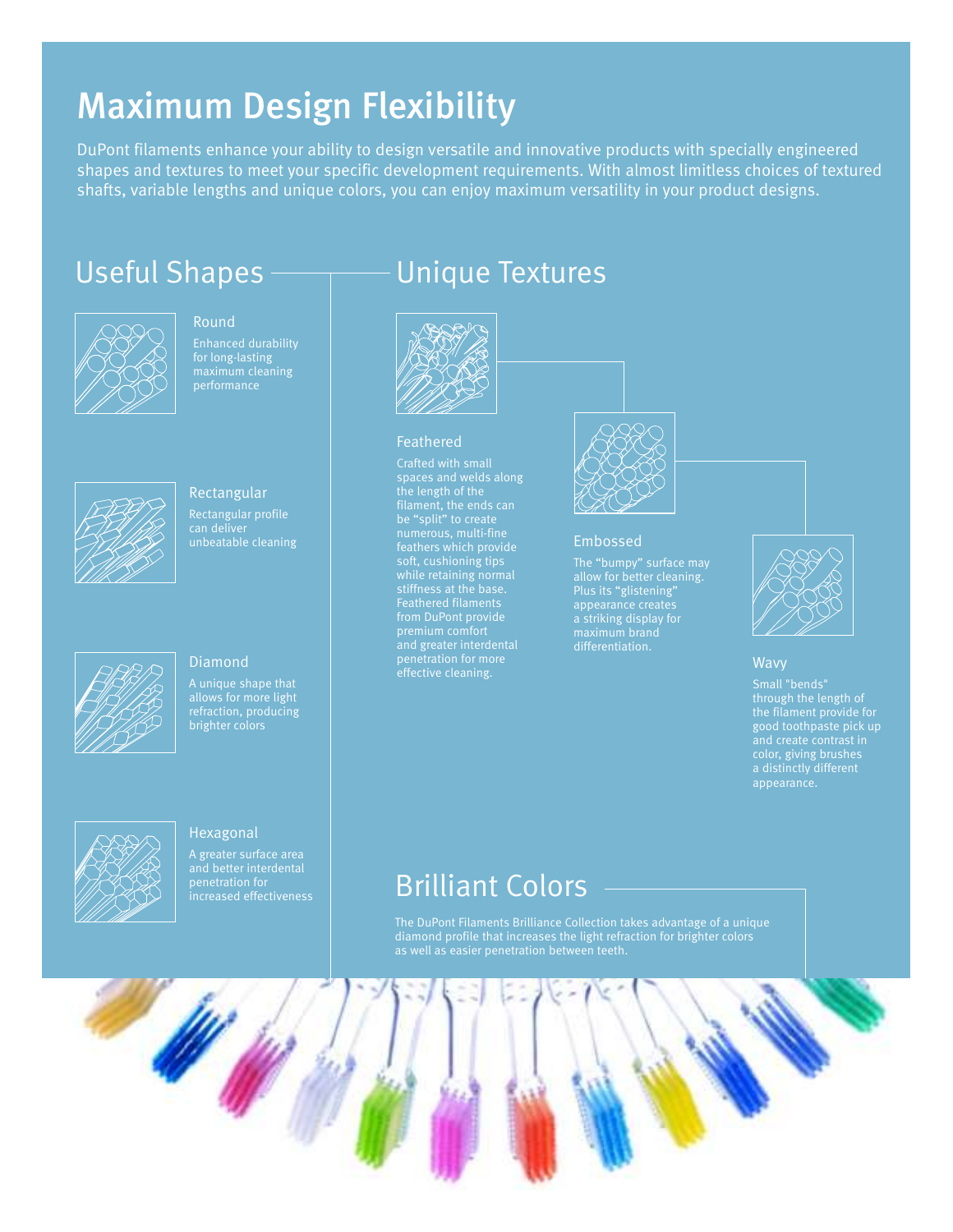### Trusted DuPont Manufacturing Expertise

DuPont filaments are specifically engineered and packaged to ensure easy processing in your equipment. With tight diameter control and a proprietary surface finish, you can count on maximum throughput in today's high-speed brushmaking machines.

Strict adherence to ISO 9002 manufacturing standards means you can trust DuPont Filaments to meet your requirements regardless of where they are produced. With a broad range of filaments to meet most product needs, and the manufacturing expertise to maximize your production efficiency, DuPont Filaments is a partner you can trust.